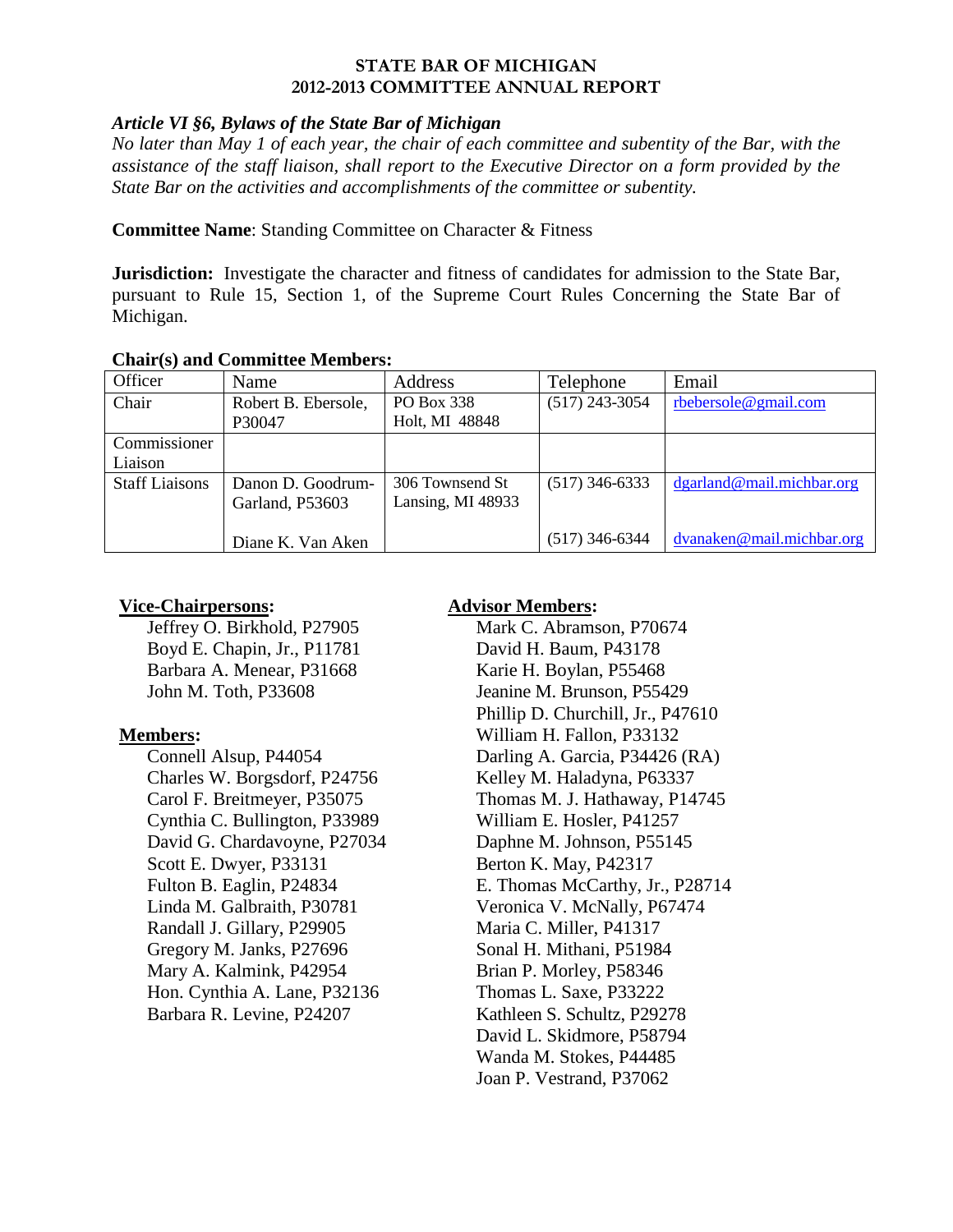#### **STATE BAR OF MICHIGAN 2012-2013 COMMITTEE ANNUAL REPORT**

**2012-13 Meeting Schedule:**Hearings are scheduled as mutually convenient between the Presiding Committee Member, State Bar Counsel, and Applicant/Applicant's Counsel. Business meetings are conducted on an as-needed basis.

## **COMMITTEE RESPONSIBILITIES**

The primary work of the Standing Committee on Character and Fitness is to conduct confidential applicant hearings and make recommendations to the Board of Law Examiners. One to two business-type meetings are held during the year to address policy issues and train new members, if determined necessary by the Chairperson. Approximately 1400 applicants take the bar examination annually and each first time applicant must complete an Affidavit of Personal History and submit all required background information. After the staff investigation is completed, an applicant is recommended favorably to the State Board of Law Examiners without referral to the Committee when investigation of past conduct discloses no significant adverse factual information. In all other instances, applicants are referred to a District Committee for a personal interview. Approximately 180 members of the Bar volunteer to serve on the nine District Committees. The District Committees issue a written report and recommendation on each applicant interviewed to the Standing Committee. Upon receiving a District Committee recommendation, the Standing Committee may: endorse the recommendation, take the recommendation under advisement pending additional information, remand the recommendation to the District Committee with instructions for further proceedings, or reject the recommendation and conduct a hearing *de novo*. All recommendations are ultimately transmitted to the Board of Law Examiners for final action.

The District Character and Fitness Committees conducted interviews for 56 applicants for the July 2012, exam cycle. To date, 21 files have been referred for District Committee interviews for the February 2013 exam cycle, and of those, 9 interviews have either been scheduled or completed. It is expected that up to 24 additional files may be referred for the February 2013 exam cycle, based on the information received to date. New member training for District Committee members was conducted on March 14, 2013 by members of the Standing Committee and State Bar Staff.

From May 1, 2012 through April 30, 2013, the Standing Committee held 37 formal hearings before making recommendations to the State Board of Law Examiners. Additionally, 17 hearings are expected to be held during the remainder of the fiscal year. Eight hearings before the State Board of Law Examiners were also conducted during this time frame, which required the presence of a member of the Committee acting as assigned State Bar Counsel. Four additional hearings are currently pending.

The time commitment required to conduct formal hearings, establish policies, address individual applicant requests, and monitor the applicant processing system is significant. The Committee would be unable to function without the dedication, professionalism, and hard work of members of the District Committees and the members of the Standing Committee. It is a tribute to the legal profession that among its members are so many people who give substantially of their time to ensure that persons admitted as lawyers in Michigan are worthy of public trust.